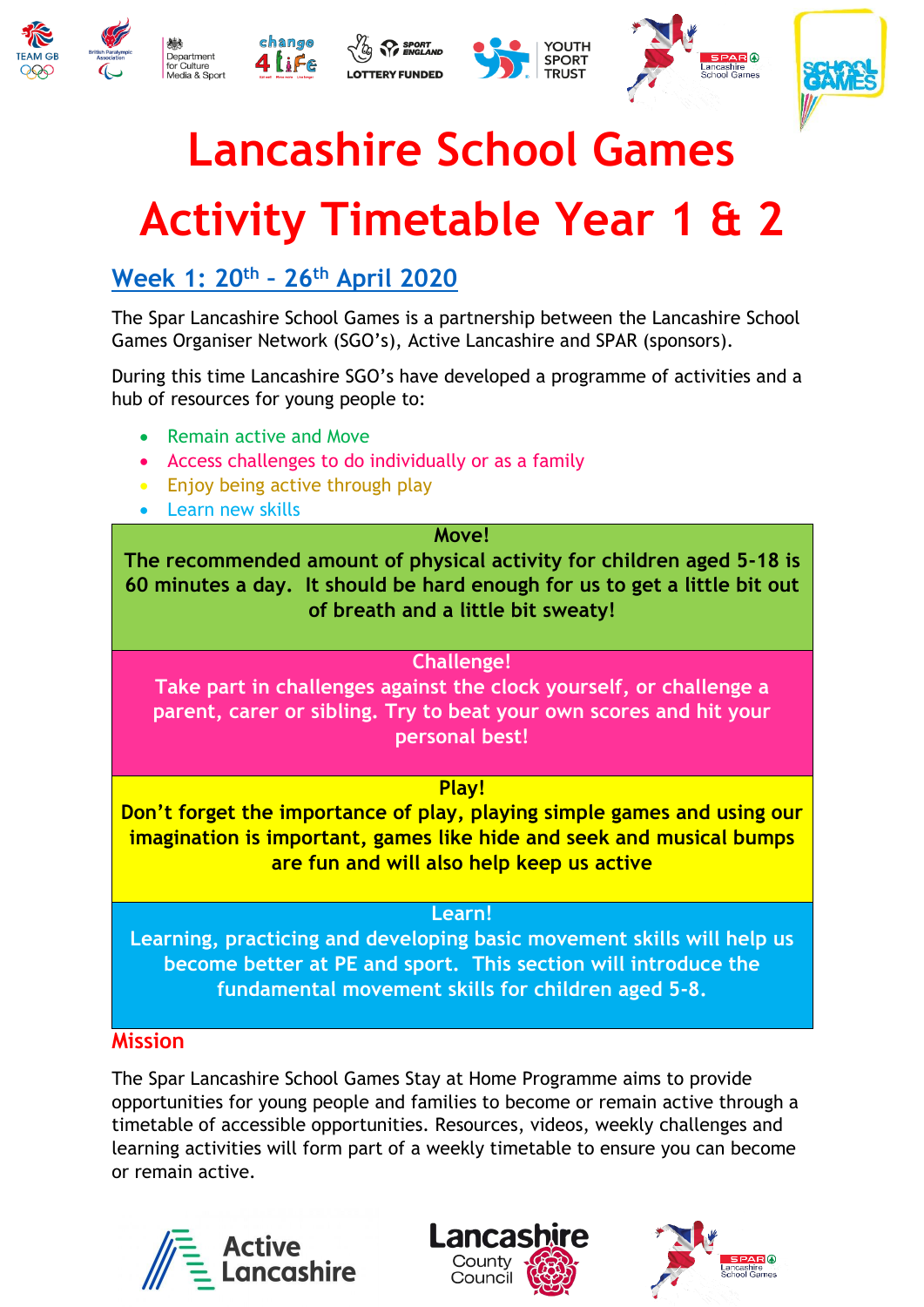







#### **How to access the Timetable & Resources?**

- **Week 1: [20th April-26th 2020 Timetable](https://lancashireschoolgames.co.uk/year-1-2-spar-lancashire-school-games-activity-timetable/) – Click here to access the timetable and resources**
- **[Lancashire SGO Information](https://lancashireschoolgames.co.uk/schools/school-games-organisers/)– Your SGO can provide information on the Stay at Home Programme and any local opportunities**

All information will be accessible through the **[Spar Lancashire School](https://lancashireschoolgames.co.uk/year-1-2-spar-lancashire-school-games-activity-timetable/) Games [website](https://lancashireschoolgames.co.uk/year-1-2-spar-lancashire-school-games-activity-timetable/)** during this period.

# **Week 1 - [Timetable](https://lancashireschoolgames.co.uk/year-1-2-spar-lancashire-school-games-activity-timetable/)**

The timetable below has links to 4 different areas.

**[Move](https://lancashireschoolgames.co.uk/year-1-2-move-resource/)**, **[Challenge](https://lancashireschoolgames.co.uk/kangaroo-jump-challenge/)**, **[Play](https://lancashireschoolgames.co.uk/ks1-play-resource/)**, and **[Learn](https://lancashireschoolgames.co.uk/learn/)**!

| Monday                                             | <b>Tuesday</b>                | Wednesday                     | <b>Thursday</b>                     | Friday                                       |
|----------------------------------------------------|-------------------------------|-------------------------------|-------------------------------------|----------------------------------------------|
| Move!                                              | Move!                         | Move!                         | Move!                               | Move!                                        |
| Learn!<br>Video<br><b>Demonstration</b>            | Learn!                        | Learn!                        | Learn!                              | Learn!                                       |
| Challenge!<br><b>Video</b><br><b>Demonstration</b> | Challenge!<br>Practice        | Challenge!<br>Beat your score | Challenge!<br>Practice some<br>more | Challenge!<br>Beat your score<br>Certificate |
| Play!<br>Today's top<br>play!                      | Play!<br>Today's top<br>play! | Play!<br>Today's top<br>play! | Play!<br>Today's top<br>play!       | Play!<br>Today's top<br>play!                |

**Every week we will have a new word of the week linked to the school games values and the values we believe to be important as organisers of the Spar Lancashire School Games.** 

## **Word of the Week- Achieve**





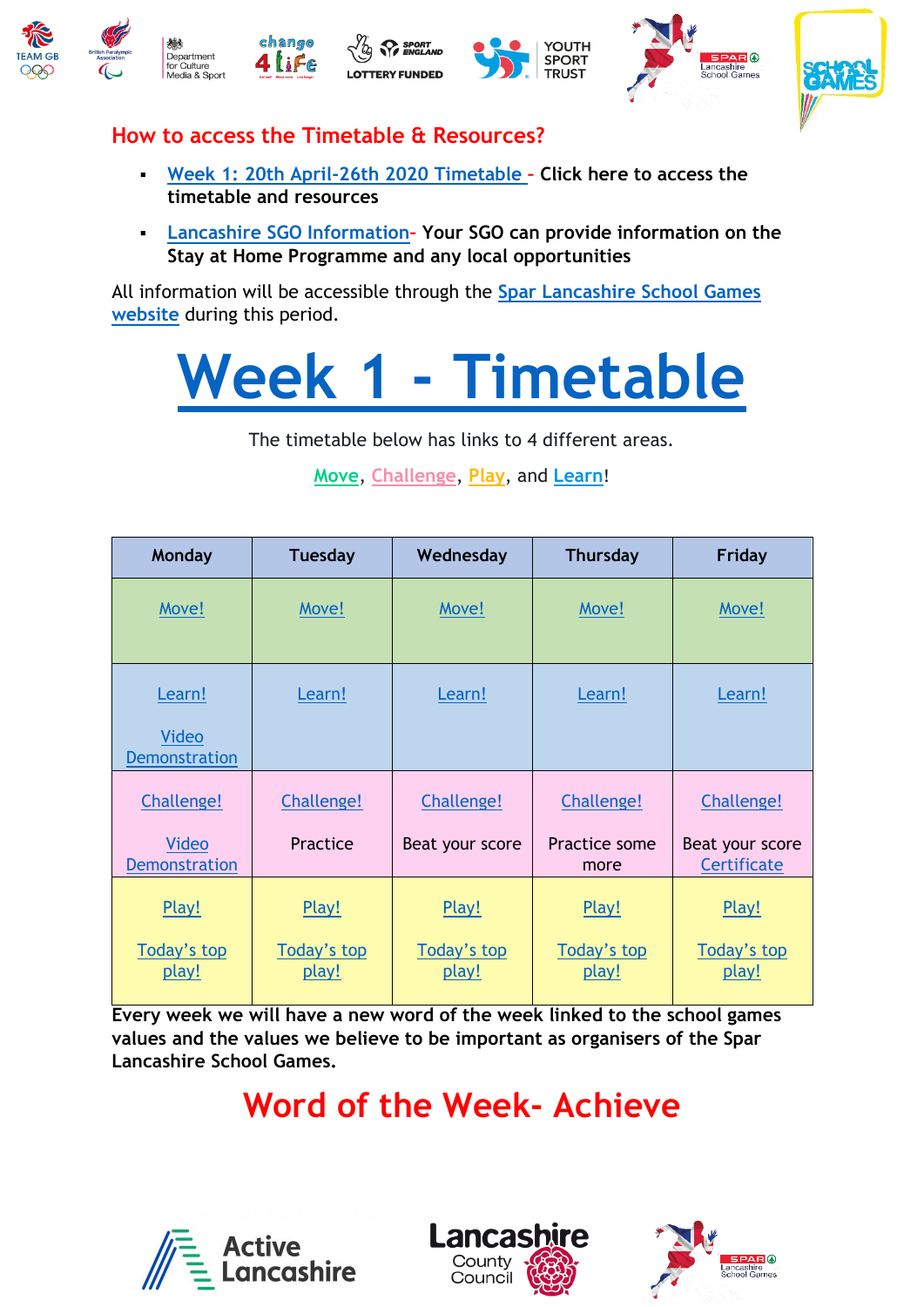







#### **Share your videos and photos with us.**

We want to see you trying this week's challenge and learn exercise at home or at school, so please share your videos and photos to:

Twitter- [@LancSchoolGames](https://twitter.com/yourschoolgames)

Facebook - [@LancSchoolGames](https://www.facebook.com/LancSchoolGames/)

Instagram - [@lancashireschoolgames](https://www.instagram.com/lancashireschoolgames/)

### **Videos and photos posted on social media with the #LancsGames20 will be entered into a prize draw to win some Amazon vouchers!**

Use the hashtags below to find out more information and additional resources.

#stayinworkout #LancsSGOchallenge #yourschoolgames #LancsSchoolGames #alittlebitmoreathome





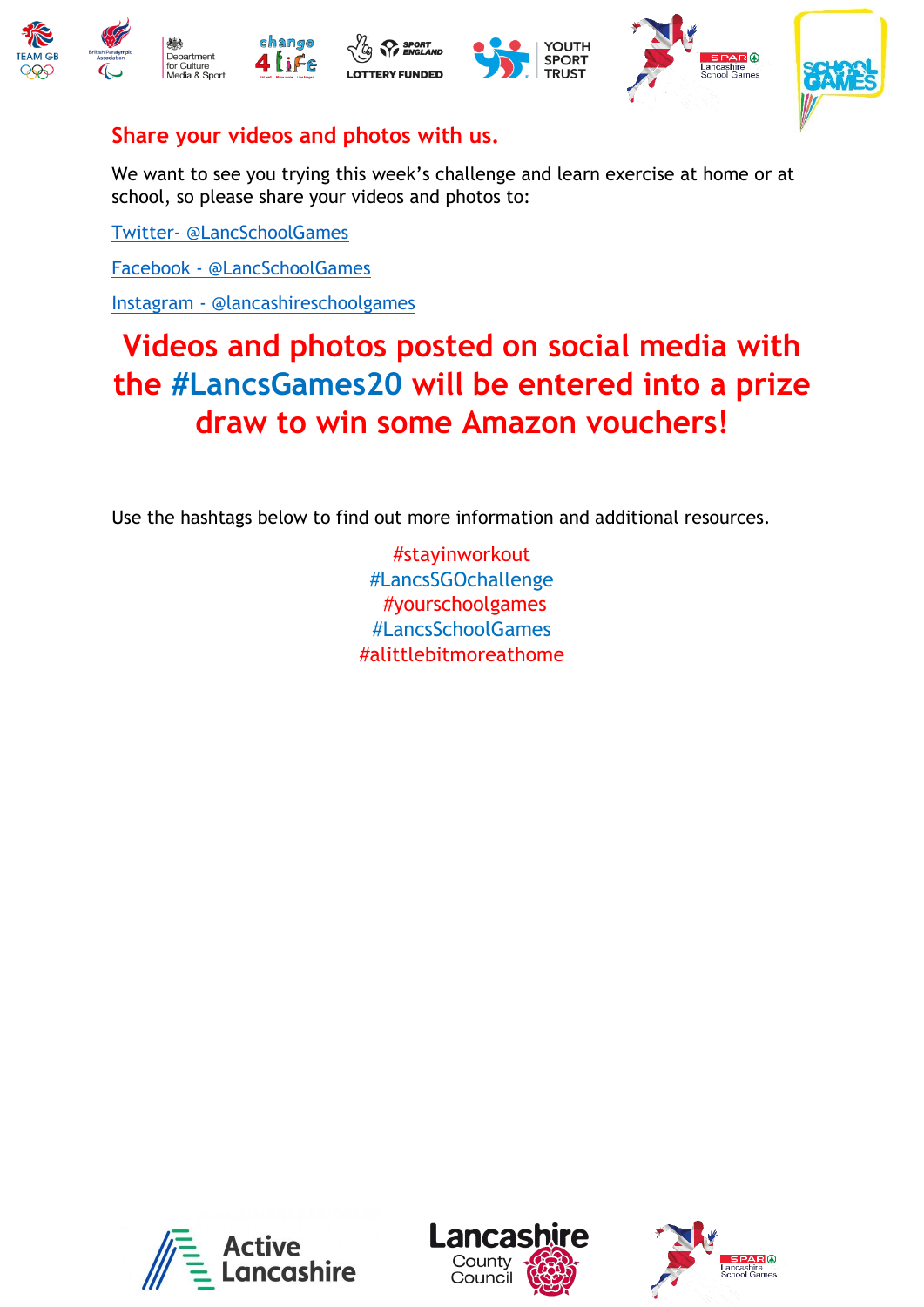



# **Spar Lancashire School Games**

## **Year 1 & 2 Move! Resource**

The recommended amount of physical activity for children aged 5-18 is **60 minutes** a day. It should be hard enough for us to get a little bit out of breath and a little bit sweaty!

Children and young people should aim to minimise the amount of time spent sitting and move more, when and where possible long periods of not moving should be broken up with physical activity.

Active Children are happier and healthier, an active child also learns better and sleeps better!

We understand that keeping your child active during the Covid-19 outbreak is challenging which is why we have put together a list of resources to help keep your child 'Moving':

#### **Online Resources available**

- [Disney Dance Along](https://www.thisgirlcan.co.uk/activities/disney-workouts/)
- Go Noodle [A website that will help](https://www.gonoodle.com/)  [parents to get their child moving with](https://www.gonoodle.com/)  [short interactive activities](https://www.gonoodle.com/)
- Cosmic Kids [Yoga Through story](https://www.youtube.com/watch?v=LhYtcadR9nw)  [telling](https://www.youtube.com/watch?v=LhYtcadR9nw)
- BBC Supermovers- Videos which help [children move whilst they learn](https://www.bbc.co.uk/teach/supermovers)
- [Boogie Beebies -](https://www.bbc.co.uk/programmes/b006mvsc) Videos that get [children up and dancing with](https://www.bbc.co.uk/programmes/b006mvsc)  [Cbeebies presenters](https://www.bbc.co.uk/programmes/b006mvsc)
- CBBC- [Andy's Wild Workout series](https://www.bbc.co.uk/programmes/p06tmmvz)

#### **Other Suggested Games and Activities**

Put on a favourite song and dance along

Go for a family walk or cycle (try to choose a time when it is quiet and remember to observe social distancing rules)

Create a basic circuit of your favourite exercises

Make up obstacle courses



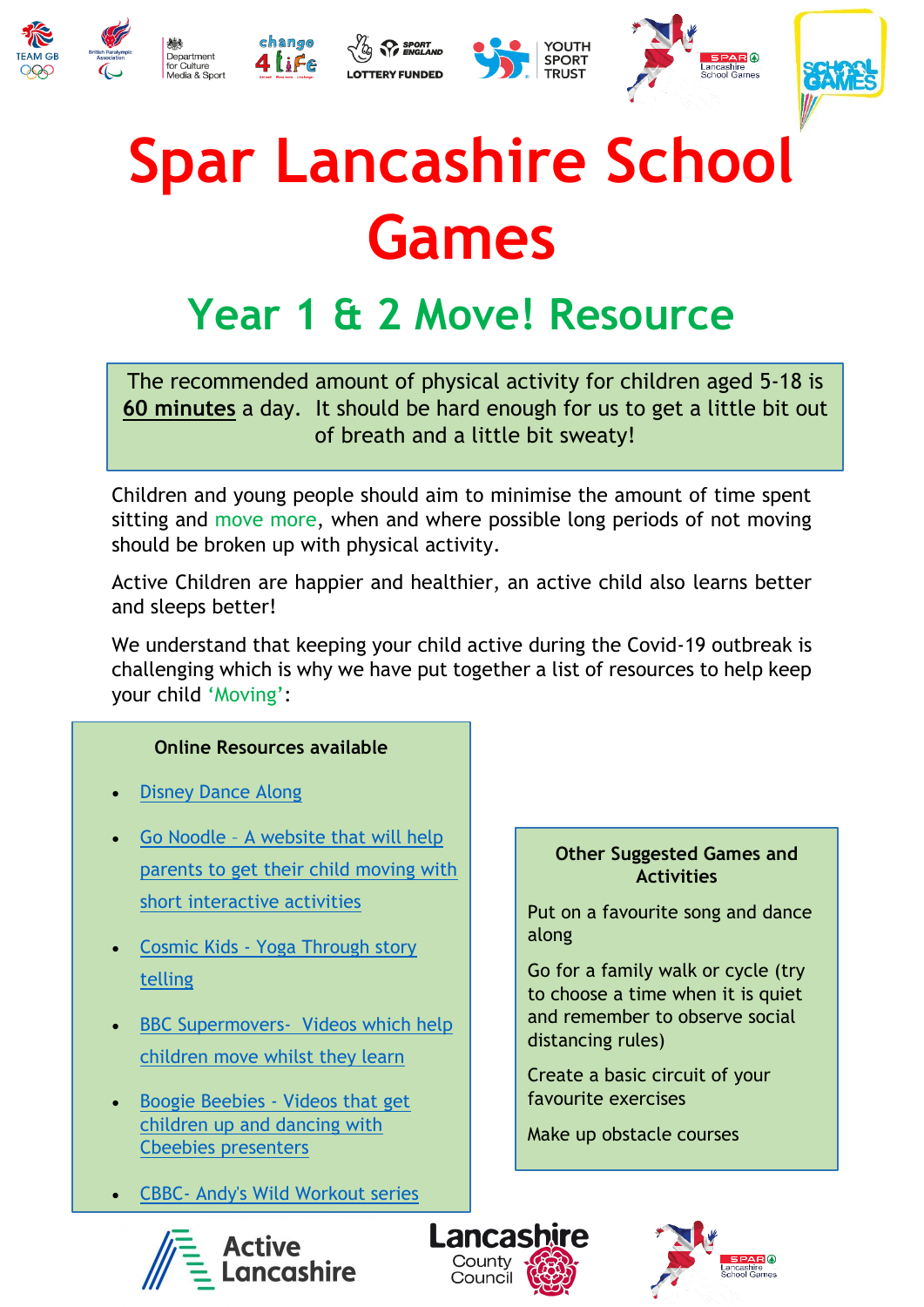





# **Spar Lancashire School Games Learn! Skill 1: Jumping**

**Aim:** To master the fundamental movement skill of jumping and jump as far as possible

**Task 1**: Practice the skill. Jump 2 feet to 2 feet.

**Task 2:** Practice makes perfect, play the following game to help develop this skill



| <b>Skill/ Skills</b> | Activity               | How to play                                                                                                                                                                                                                                | Equipment                                                                 |
|----------------------|------------------------|--------------------------------------------------------------------------------------------------------------------------------------------------------------------------------------------------------------------------------------------|---------------------------------------------------------------------------|
| Jump for Distance    | Cross the river<br>123 | Child starts at<br>$\bullet$<br>marker no.1<br>Jumps 'over the<br>river' to the<br>other side of the<br>'bank'<br>$A$ im - to get to<br>$\bullet$<br>the other side in<br>as fewer jumps<br>as possible<br>Progress to<br>markers 2, 3 and | X 8 objects such as<br>bottles or tins,<br>gradually set further<br>apart |

**Points to help improve jumping:** 

- Feet shoulder width apart
- Swing arms back, skiing position
- Push off from toes toes are last to leave the ground
- Heels contact first and knees bend to absorb the shock

### **[Video Demonstration](https://www.youtube.com/watch?v=98861luMZrE&feature=youtu.be)**





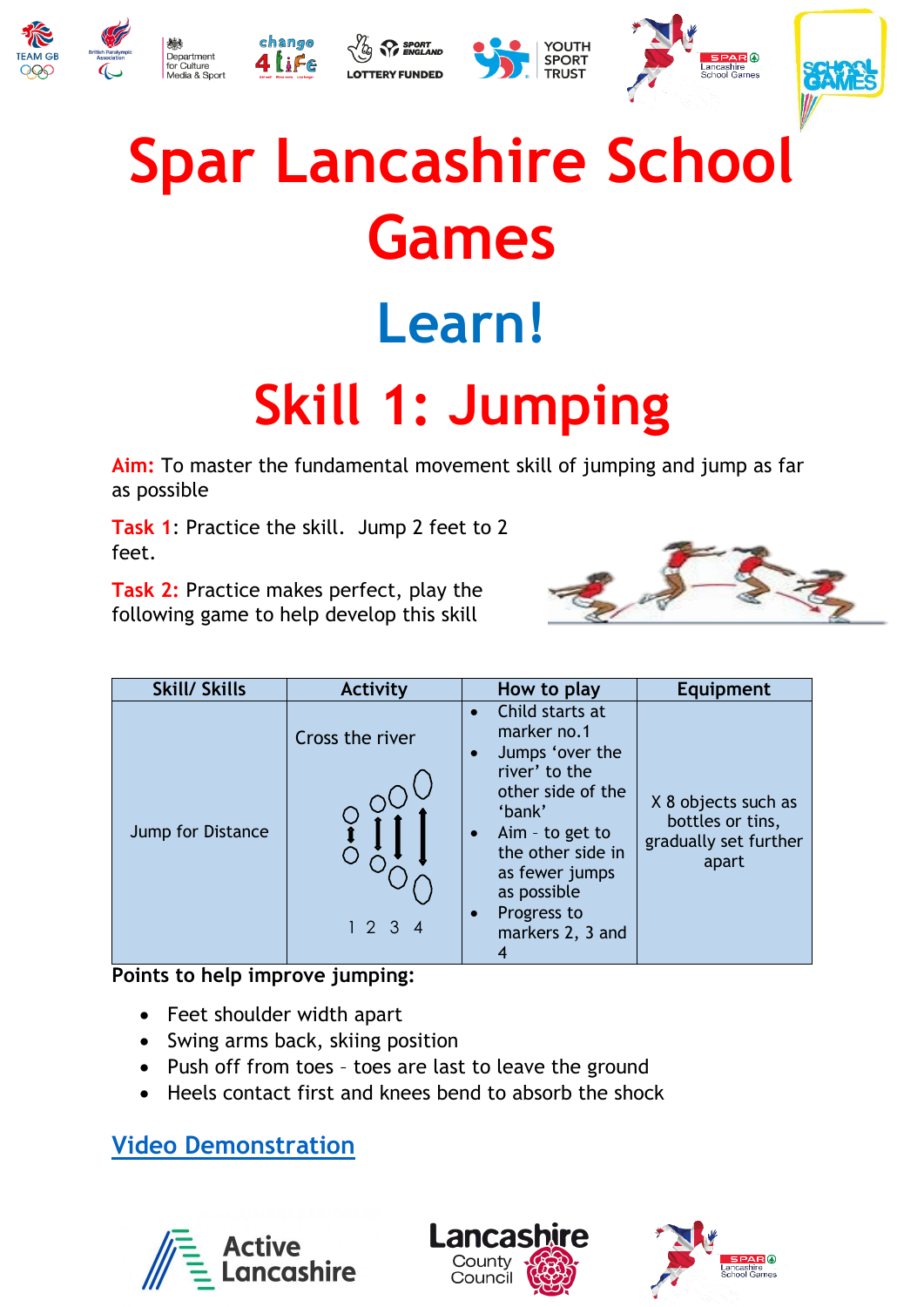





# **Spar Lancashire School Games**

# **Year 1 & 2 Challenge!**

### Linked to Learn! 1 - Jumping

You have been busy practicing your jumping. Are you ready to take part in our challenge?

## **Kangaroo Jump!**



Can you jump like a Kangaroo? How far can you jump?

- Place a starting marker on the floor
- Stand behind the marker on 2 feet
- Jump forward landing with 'sticky feet'
- Place a marker where you landed.
- $\bullet$  See if you can beat your 1<sup>st</sup> jump
- See if you can beat your parent, carer or sibling

### **Video [Demonstration](https://youtu.be/xM11cO2nIss)**

### Share your videos and photos.

We want to see you trying this challenge at home, please share your videos and photos to:

Twitter- [@LancSchoolGames](https://twitter.com/yourschoolgames)

Facebook - [@LancSchoolGames](https://www.facebook.com/LancSchoolGames/)

Instagram - [@lancashireschoolgames](https://www.instagram.com/lancashireschoolgames/)

**Videos and photos posted on social media with the #LancsGames20 will be entered into a prize draw to win some Amazon vouchers!**